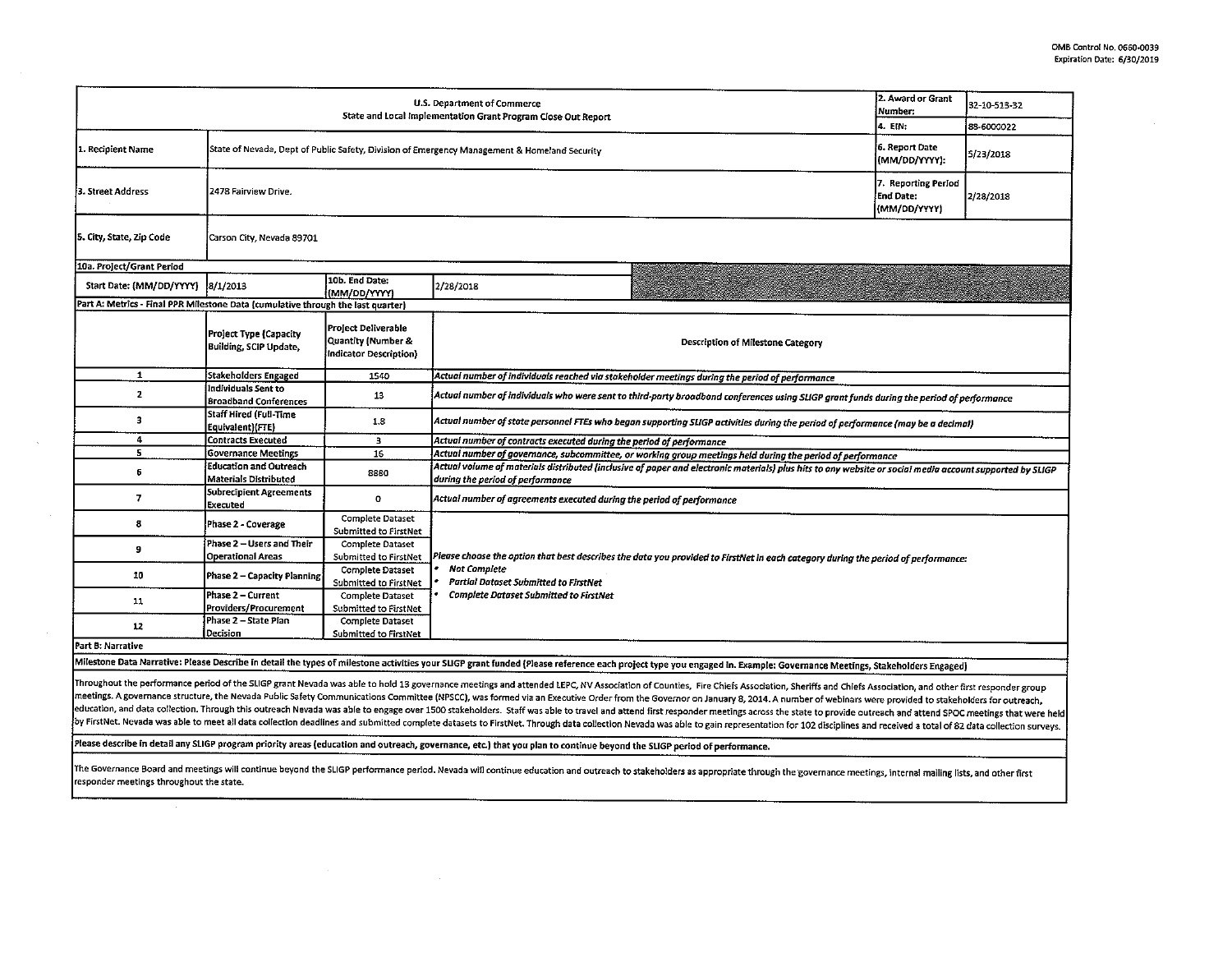| Data collection narrative: Please describe in detail the status of your SLIGP funded data collection activities.                                                                                                               |                                                                                    |                                                                                             |                                           |                               |                            |                                                 |                                                                |                                          |
|--------------------------------------------------------------------------------------------------------------------------------------------------------------------------------------------------------------------------------|------------------------------------------------------------------------------------|---------------------------------------------------------------------------------------------|-------------------------------------------|-------------------------------|----------------------------|-------------------------------------------------|----------------------------------------------------------------|------------------------------------------|
|                                                                                                                                                                                                                                |                                                                                    |                                                                                             |                                           |                               |                            |                                                 |                                                                |                                          |
| All data collection activiites were completed within the SLIGP performance period and submitted to FirstNet.                                                                                                                   |                                                                                    |                                                                                             |                                           |                               |                            |                                                 |                                                                |                                          |
| Please describe in detail any data collection activities you plan to continue beyond the SLIGP period of performance.                                                                                                          |                                                                                    |                                                                                             |                                           |                               |                            |                                                 |                                                                |                                          |
| No plans at this time.                                                                                                                                                                                                         |                                                                                    |                                                                                             |                                           |                               |                            |                                                 |                                                                |                                          |
| ttessons teamed: Please share any lessons learned or best prattites mat your organization implemented during your stileP project:                                                                                              |                                                                                    |                                                                                             |                                           |                               |                            |                                                 |                                                                |                                          |
| Through our outreach meetings and webinars Nevada was able to engage stakeholders, increasing participation in data collection activities. Additionally, we relied heavily on personal contact and discussions to increase awa |                                                                                    |                                                                                             |                                           |                               |                            |                                                 |                                                                |                                          |
| Izsting relationshins with stakeholders<br>Part C: Staffing                                                                                                                                                                    |                                                                                    |                                                                                             |                                           |                               |                            |                                                 |                                                                |                                          |
|                                                                                                                                                                                                                                |                                                                                    |                                                                                             |                                           |                               |                            |                                                 |                                                                |                                          |
| Staffing Table - Please provide a summary of all positions funded by SLIGP.                                                                                                                                                    |                                                                                    |                                                                                             |                                           |                               |                            |                                                 |                                                                |                                          |
| Name                                                                                                                                                                                                                           |                                                                                    | FTE%                                                                                        | Projectis) Assigned                       |                               |                            |                                                 |                                                                | Change                                   |
| Chief, Emergency Management/SPOC                                                                                                                                                                                               |                                                                                    |                                                                                             | 10% Single Point of Contact               |                               |                            |                                                 |                                                                | No Change                                |
| Emergency Management Program Manager                                                                                                                                                                                           |                                                                                    |                                                                                             | 10% Grants Manager                        |                               |                            |                                                 |                                                                | No Change                                |
| Grants and Projects Supervisor                                                                                                                                                                                                 |                                                                                    |                                                                                             | 10% Supervisor of SLIGP Grant Coordinator |                               |                            |                                                 |                                                                | No Change                                |
|                                                                                                                                                                                                                                |                                                                                    |                                                                                             |                                           |                               |                            |                                                 |                                                                |                                          |
|                                                                                                                                                                                                                                |                                                                                    |                                                                                             |                                           |                               |                            |                                                 |                                                                |                                          |
| Part D: Contracts and Funding                                                                                                                                                                                                  |                                                                                    |                                                                                             |                                           |                               |                            |                                                 |                                                                |                                          |
| Subcontracts Table – Include all subcontractors engaged during the period of performance. The totals from this table must equal the "Subcontracts Total" in your Budget Worksheet                                              |                                                                                    |                                                                                             |                                           |                               |                            |                                                 |                                                                |                                          |
| Name                                                                                                                                                                                                                           |                                                                                    | Type<br><b>Subcontract Purpose</b><br>RFP/RFQ Issued (Y/N)<br>(Vendor/Subrec.)<br>Allocated |                                           |                               | <b>Total Federal Funds</b> | <b>Total Matching Funds</b><br><b>Allocated</b> |                                                                |                                          |
| SWIC                                                                                                                                                                                                                           |                                                                                    | <b>SWIC Duties</b>                                                                          |                                           | Good of the State<br>Contract | N                          | \$236,719.00                                    | \$0.00                                                         |                                          |
| Grant Coordinator                                                                                                                                                                                                              | Coordinate Grant                                                                   |                                                                                             |                                           | Good of the State<br>Contract | Ν                          | \$233,233.00                                    | 50.00                                                          |                                          |
| SLIGP Project Manager/Outreach                                                                                                                                                                                                 | Manage SLIGP Programmatic<br>Y<br>Contract<br>\$662,730.00                         |                                                                                             |                                           |                               |                            |                                                 | \$0.00                                                         |                                          |
| <b>Budget Worksheet</b>                                                                                                                                                                                                        |                                                                                    |                                                                                             |                                           |                               |                            |                                                 |                                                                |                                          |
| Columns 2, 3 and 4 must match your project budget for the entire award and your final SF 424A. Columns 5, 6, and 7 should list your final budget figures, cumulative through the last quarter                                  |                                                                                    |                                                                                             |                                           |                               |                            |                                                 |                                                                |                                          |
| Project Budget Element (1)                                                                                                                                                                                                     | Federal Funds Awarded (2)                                                          |                                                                                             | <b>Approved Matching</b><br>Funds (3)     |                               | <b>Total Budget (4)</b>    | Final Federal Funds<br><b>Expended (5)</b>      | <b>Final Approved</b><br><b>Matching Funds</b><br>Expended (6) | <b>Final Total funds</b><br>Expended (7) |
| a. Personnel Salaries                                                                                                                                                                                                          | \$109,272.90                                                                       |                                                                                             | \$241,875.00                              |                               | \$351,147.90               | \$145,348.00                                    | \$219,904.00                                                   | \$365,252.00                             |
| b. Personnel Fringe Benefits                                                                                                                                                                                                   | \$43,763.50                                                                        |                                                                                             | \$107.640.00                              |                               | \$151,403.50               | \$38,663.00                                     | \$68,720.00                                                    | \$107,383.00                             |
| c. Travel                                                                                                                                                                                                                      | \$88,620.00                                                                        |                                                                                             | \$0.00                                    |                               | \$88,620.00                | \$51,283.00                                     | \$0.00                                                         | \$51,283.00                              |
| d. Equipment                                                                                                                                                                                                                   | \$0.00                                                                             |                                                                                             | \$0.00                                    | \$0.00                        |                            | \$0.00                                          | \$0.00                                                         | \$0.00                                   |
| e. Materials/Supplies                                                                                                                                                                                                          | \$28,007.15                                                                        |                                                                                             | \$0.00                                    | \$28,007.15                   |                            | \$4,026.00                                      | \$0.00                                                         | \$4,026.00                               |
| f. Subcontracts Total                                                                                                                                                                                                          | \$1,643,677.95                                                                     |                                                                                             | \$0.00                                    |                               | \$1,643,677.95             | \$1,132,682.00                                  | \$0.00                                                         | \$1,132,682.00                           |
| g. Other                                                                                                                                                                                                                       | \$59,324.50                                                                        |                                                                                             | \$160,101.00                              | \$219,425.50                  |                            | \$2.397.00                                      | \$54,976.00                                                    | \$57,373.00                              |
| Indirect                                                                                                                                                                                                                       | \$0.00                                                                             |                                                                                             | \$0.00                                    |                               | \$0.00                     | 50.00                                           | \$0.00                                                         | 50.00                                    |
| h. Total Costs                                                                                                                                                                                                                 | \$1,972,666.00<br>\$509,616.00<br>\$2,482,282.00<br>\$1,374,399.00<br>\$343,600.00 |                                                                                             |                                           |                               |                            |                                                 | \$1,717,999.00                                                 |                                          |
| i. % of Total                                                                                                                                                                                                                  | 79%<br>21%<br>100%<br>80%<br>20%<br>100%                                           |                                                                                             |                                           |                               |                            |                                                 |                                                                |                                          |

 $\sim$   $\mu$   $^{-1}$ 

 $\sim$